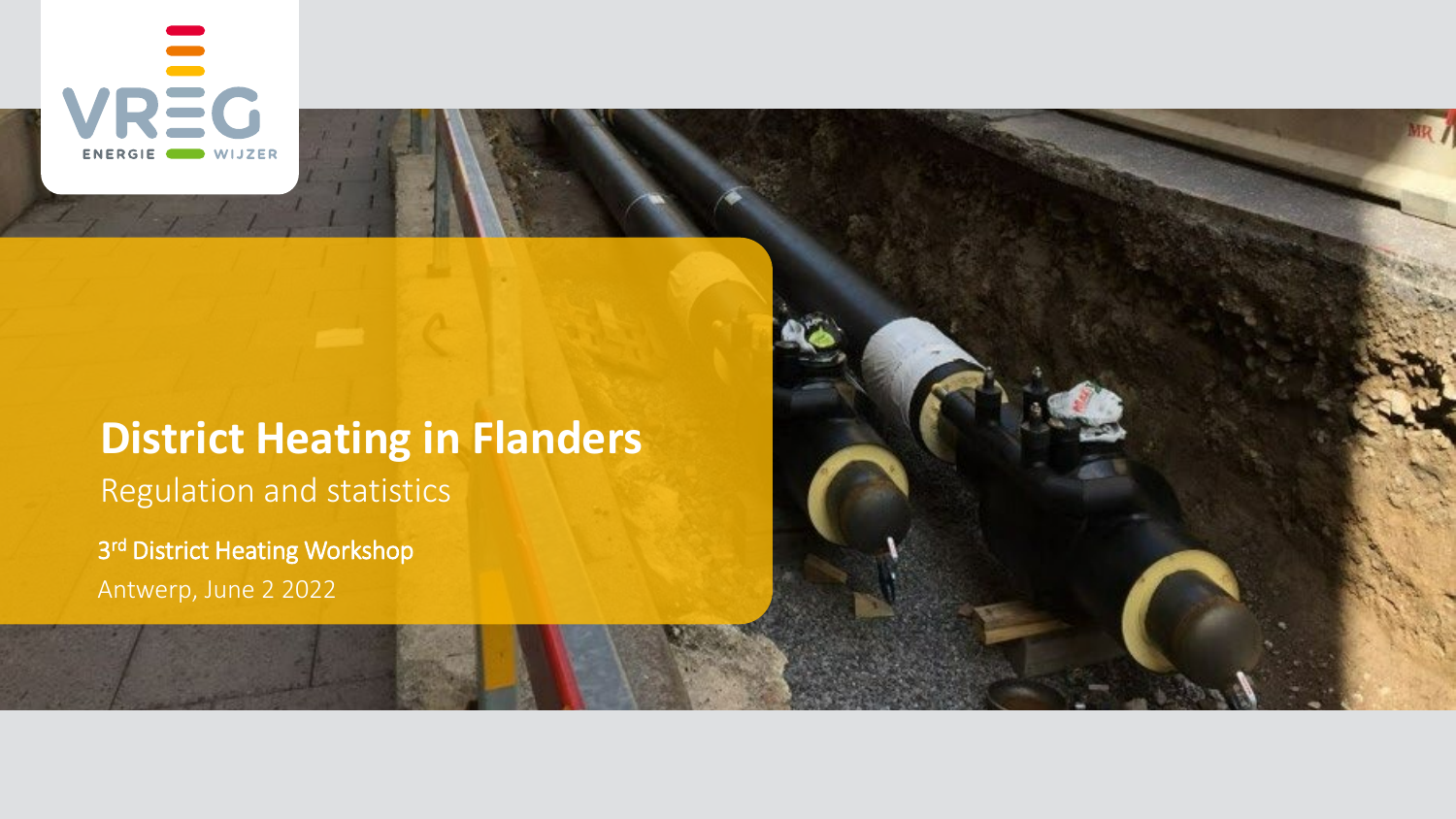### District heating in Flanders



Interactive dashboard: <https://dashboard.vreg.be/report/Warmtenetkaart.html>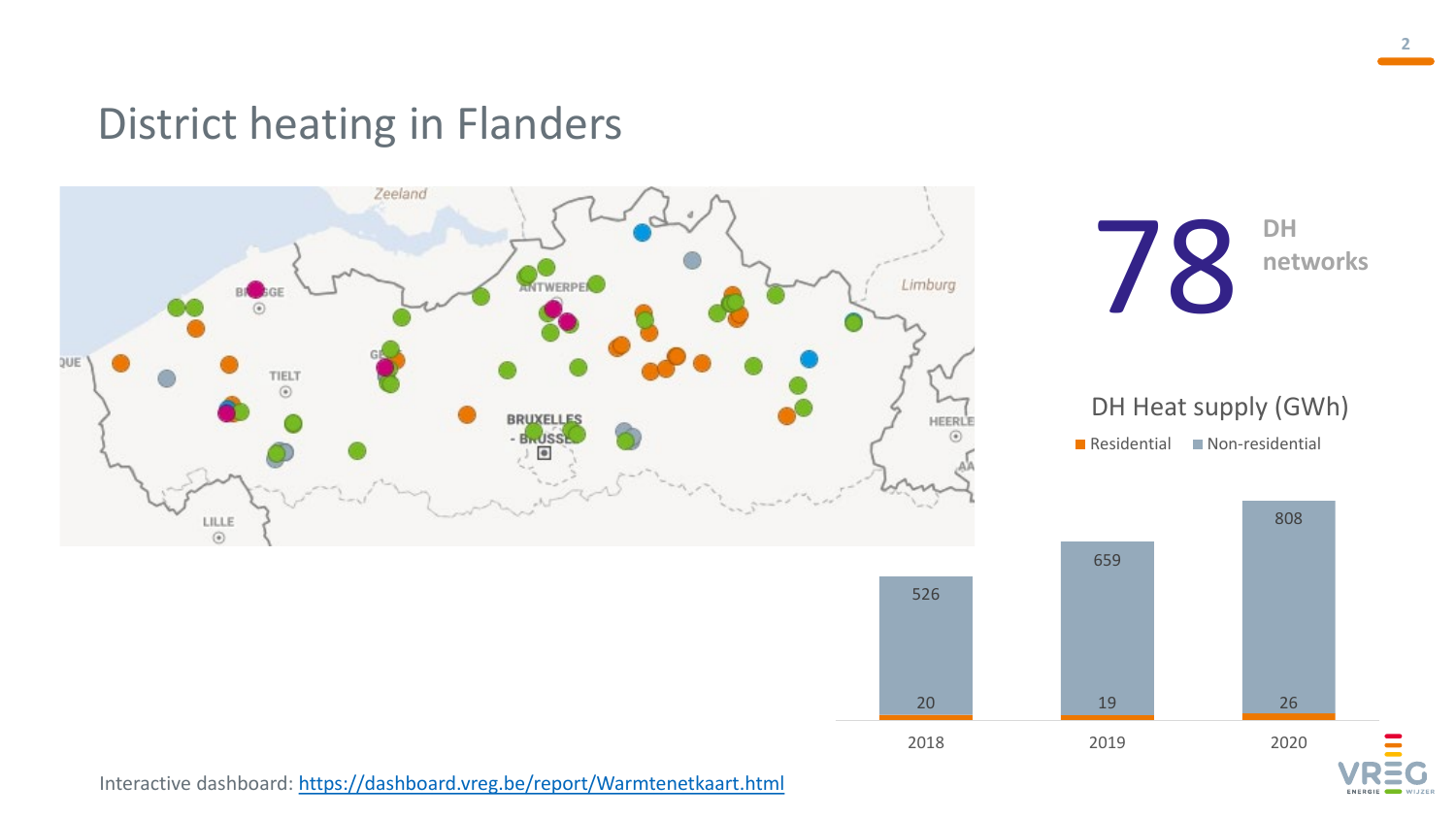### Stats for Flanders (data for 2020)

**69** thermal networks<br>queried (in 2021)

**834** GWh



For comparison: End use of energy for heating in Flanders, 2019: **145.4 TWh**

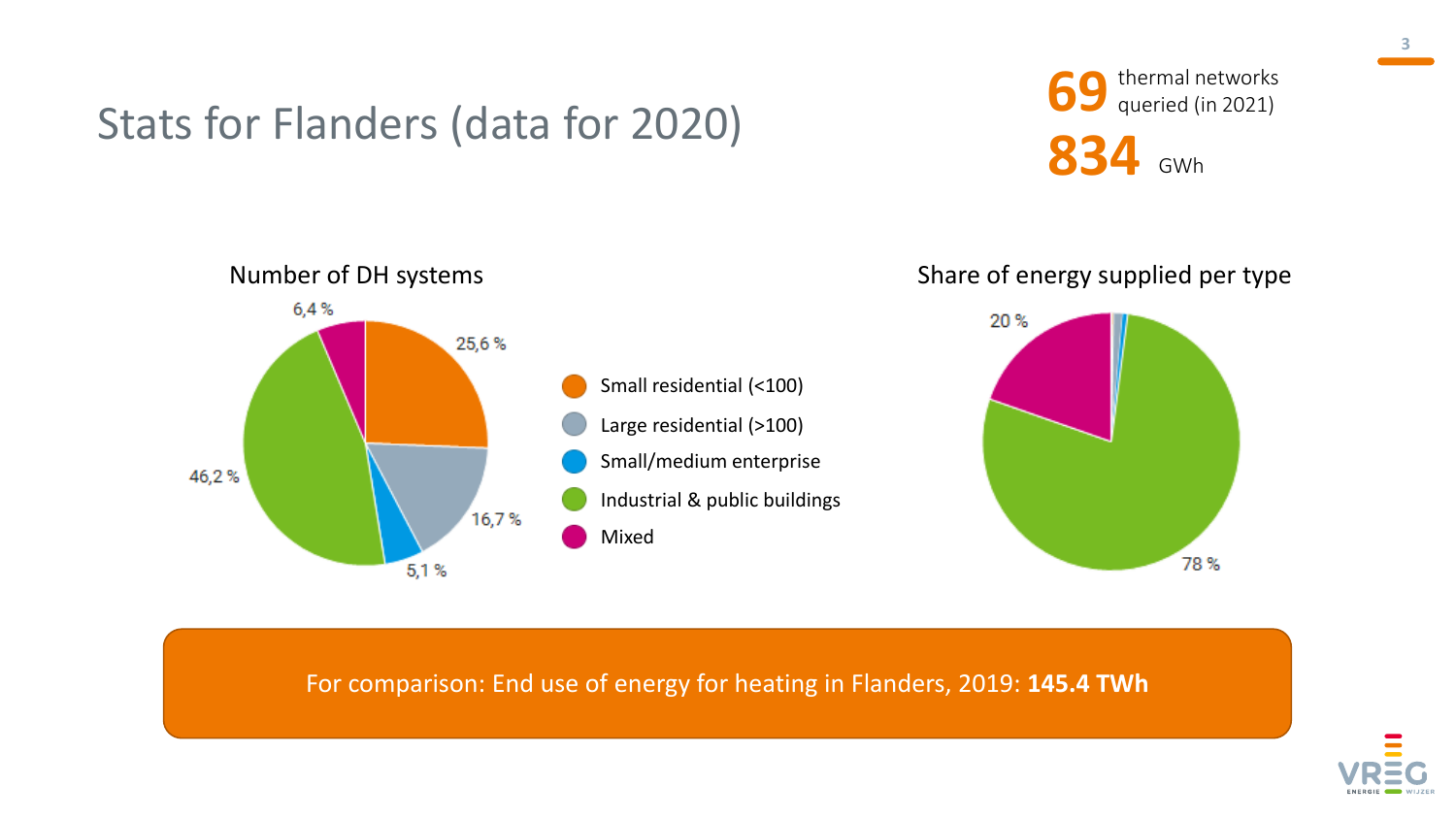## Regulatory framework in Flanders

►Supervision by VREG (Electricity and gas regulator for Flanders)

- Since April 1, 2019
- Our role

- ►Definition of "district heating and cooling"
	- Central or decentralized production installation(s)
	- Connected by pipes, heat transfer through steam, water or refrigerant
	- Connected with at least two *buildings*
		- ► Building: every (part of a) building adapted for individual use, and for which energy is consumed
	- Networks within one industrial site exempted
- ►Mandatory registration with VREG



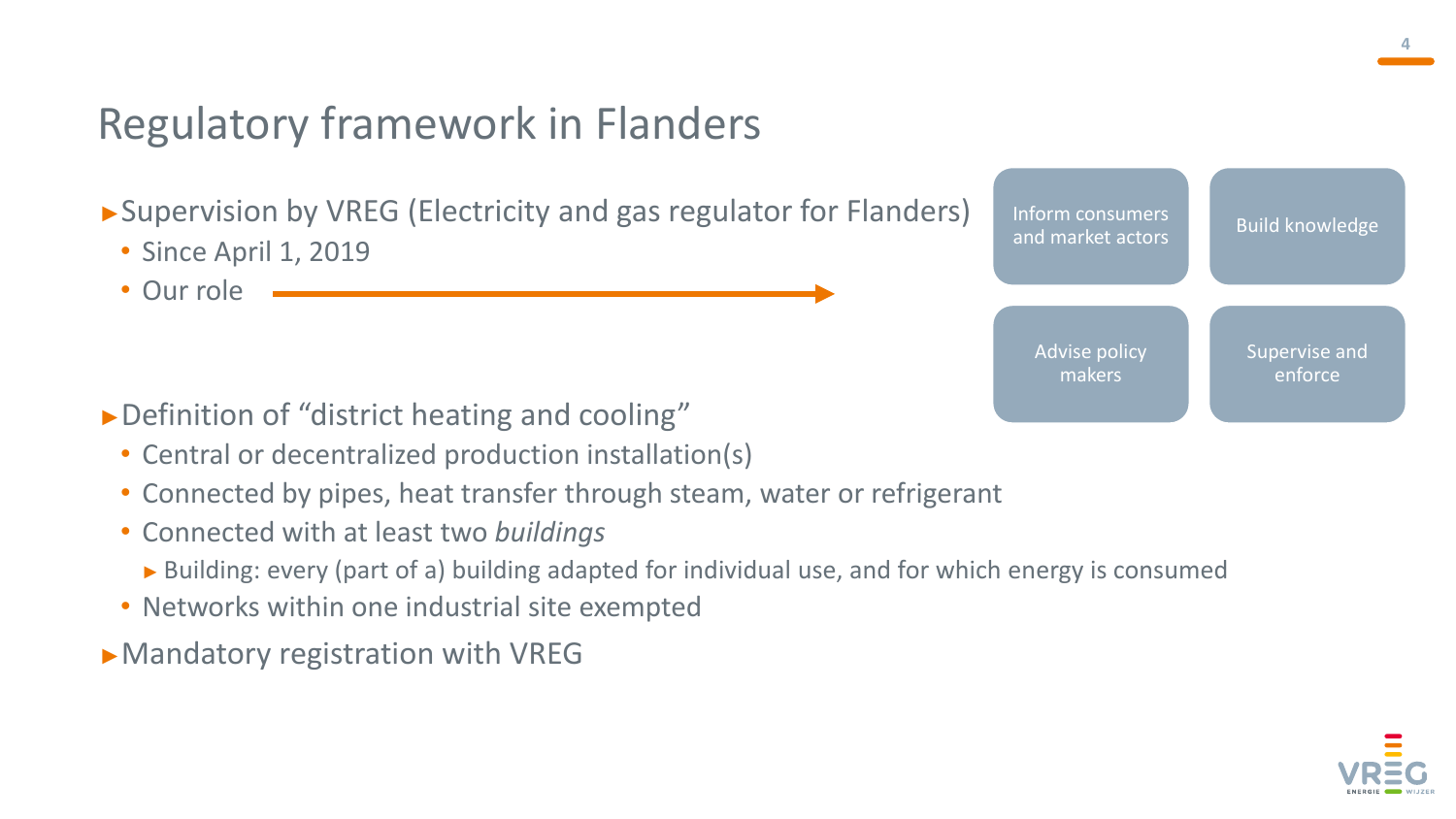### Regulatory framework in Flanders

### Network operator

- Manage, maintain and develop network
- Provide connections and access
- Install meters and process data
- Access register

#### Heat supplier

- Supply heat and balance supply & demand
- Provide information and invoices
- Handle complaints and answer questions
- Apply social energy measures

#### Heat producer

• No specific tasks

No mandatory unbundling → Vertical integration is allowed

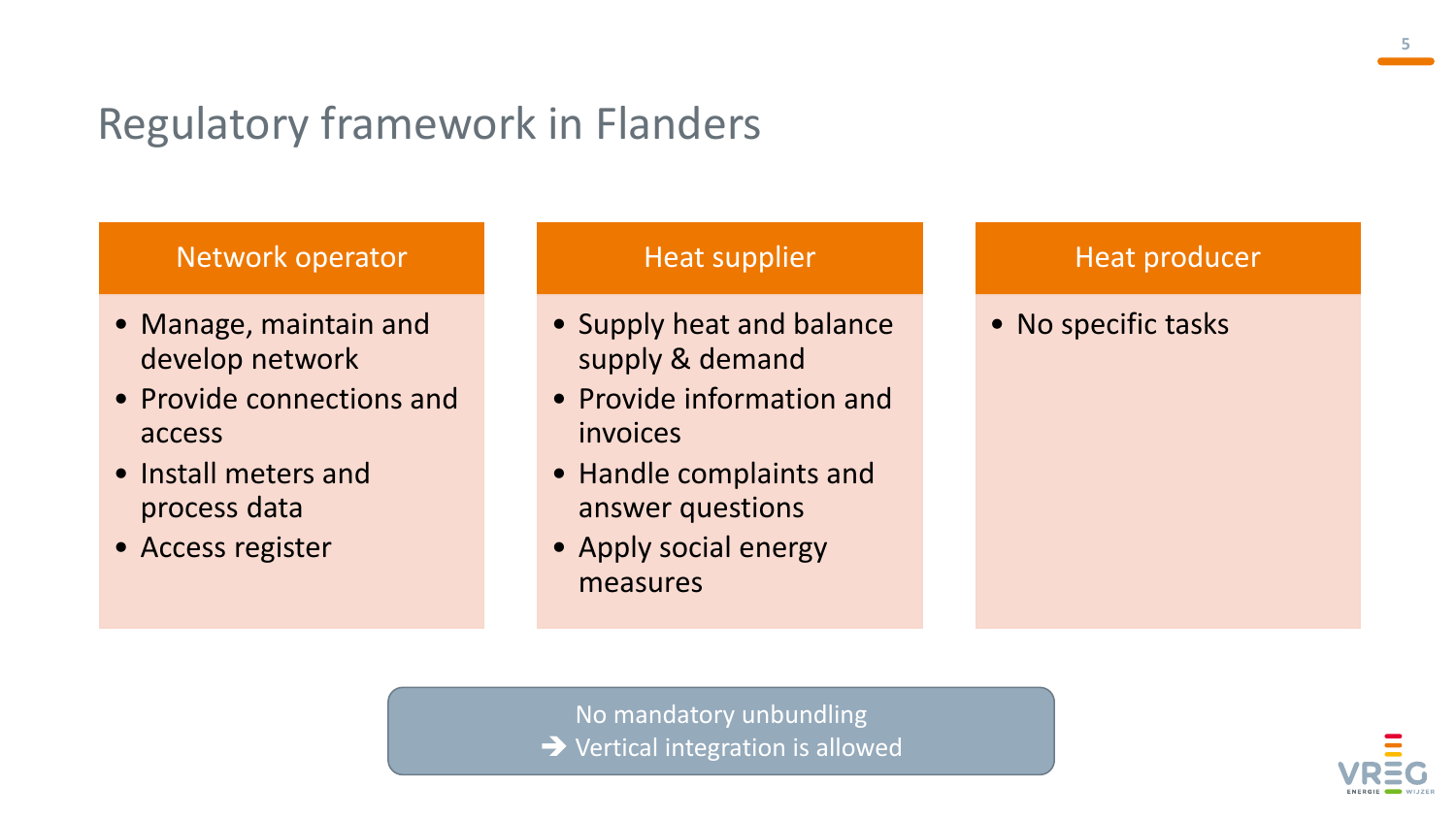### Annual district heating report



5/10/2021 Rapport over de activiteit warmtenetten bij de VREG in 2020-2021 RAPP-2021-20

#### Comparison of total annual cost (7.4 MWh/a)



Disclaimer: based on a number of assumptions regarding TCO of gas boiler. We intend to continually improve this comparison in the next DH reports.



**6**

Consult report here: <https://www.vreg.be/sites/default/files/document/rapp-2021-20.pdf>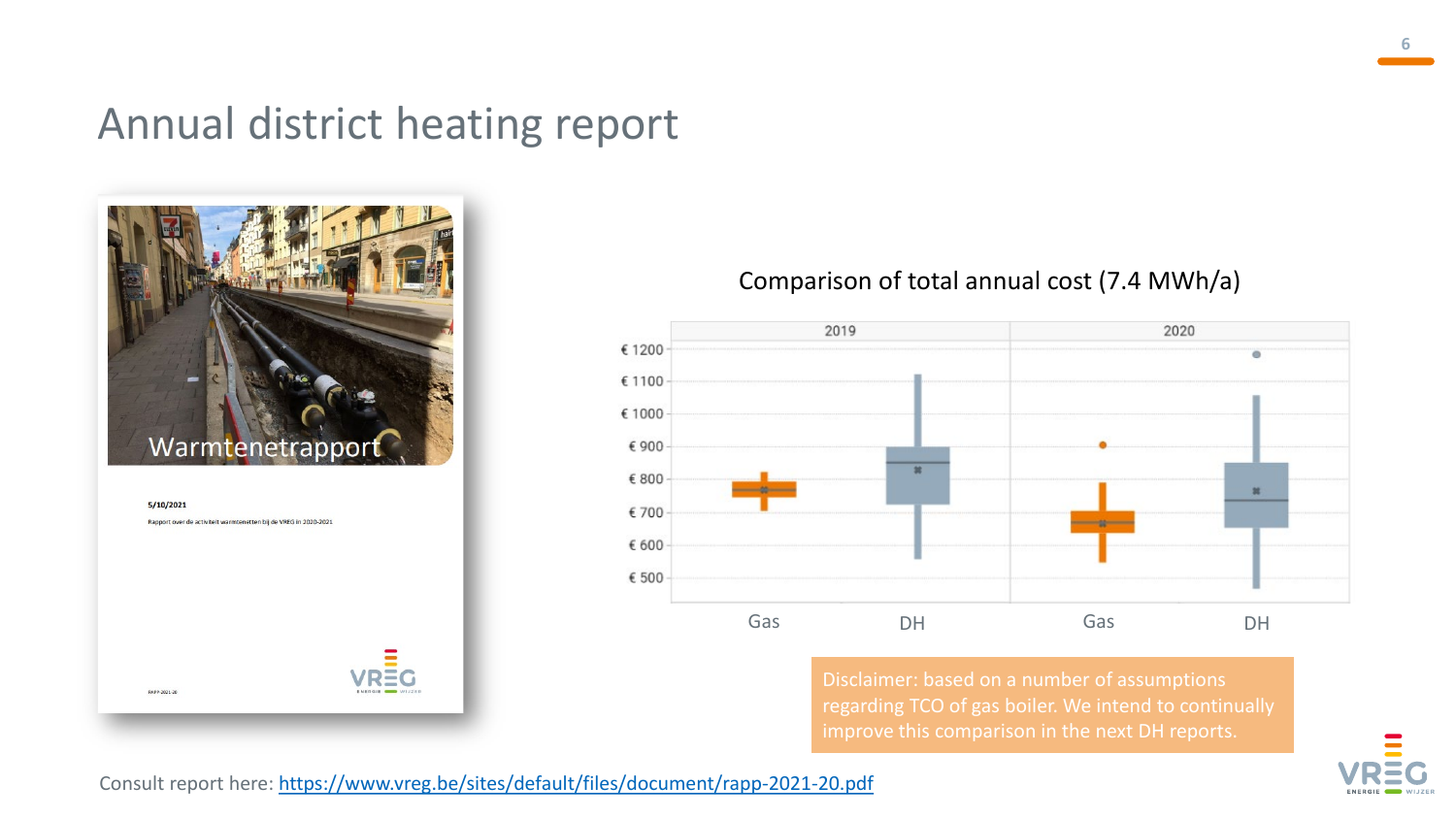## More information?

- ►Dashboard about registered DH systems
	- <https://dashboard.vreg.be/report/Warmtenetkaart.html>
- ►Dashboard about DH prices and contracts
	- [https://dashboard.vreg.be/report/DMR\\_Warmte\\_Marktaanbod.html](https://dashboard.vreg.be/report/DMR_Warmte_Marktaanbod.html)
- ►Sector information
	- Regulatory framework, meter obligations, cost allocation for central heating sources,…
	- <https://www.vreg.be/nl/warmte-en-koude>